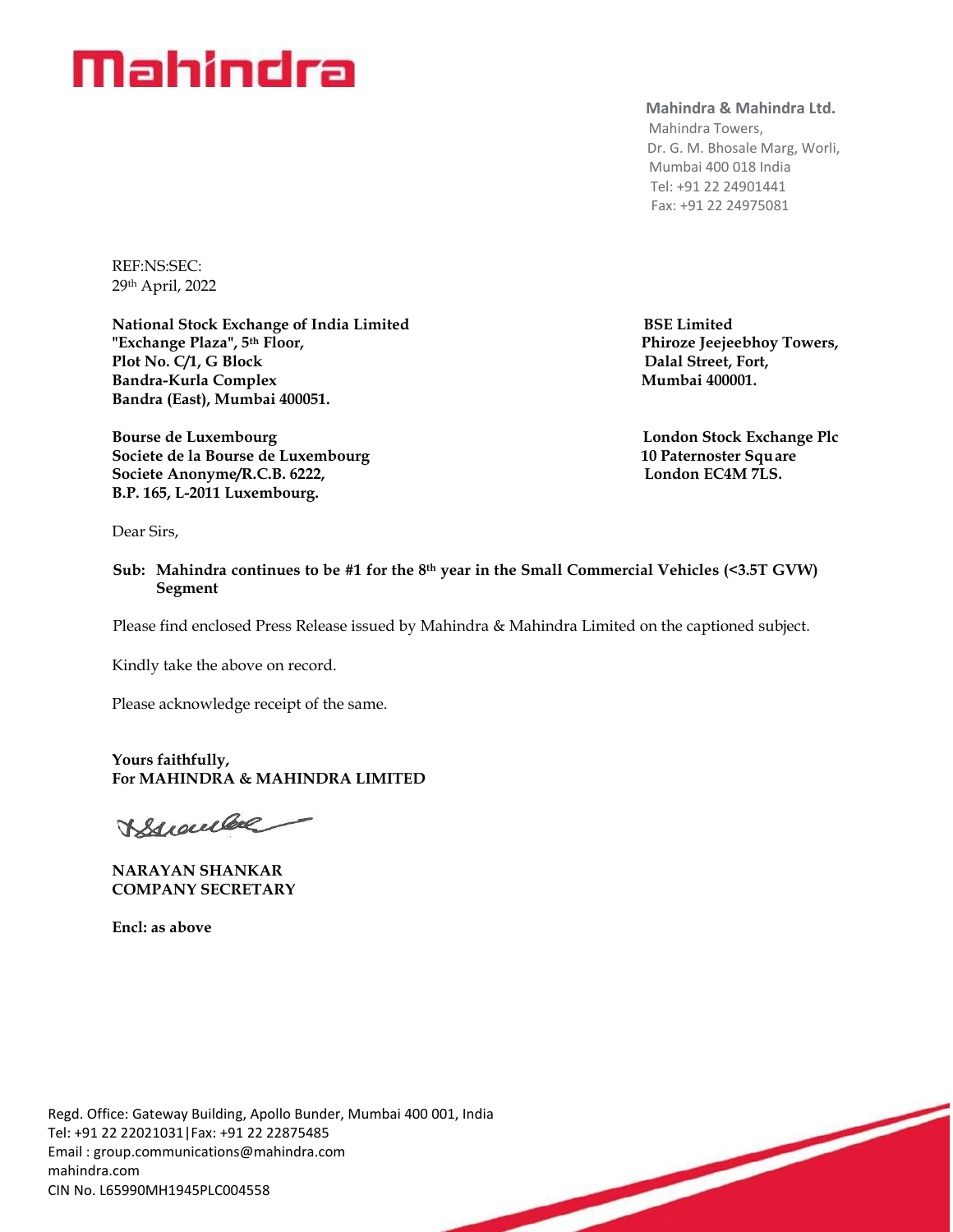



**Press Release**

## **Mahindra continues to be #1 for the 8 th year in the Small Commercial Vehicles (<3.5T GVW) Segment**

**Mumbai, April 29, 2022:** Mahindra & Mahindra (M&M), today announced that it has sold 1,70,682 units of Small Commercial Vehicles in FY22 as compared to 1,51,889 units in FY21. The company registered a growth of 12.37% and maintained its leadership with a 40.3% market share in the Small Commercial Vehicle (<3.5T GVW) segment.

The SCV segment forms the backbone of the transport and logistics sector, offering the crucial last mile delivery of goods. The Mahindra SCV portfolio has the widest range of products from 0.7 ton to 1.7 ton payload offered in diesel, gasoline and CNG fuel options in select brands that address the diverse needs of its varied customers including the delivery of agri products, dairy, consumer goods, construction material, logistics, fisheries and cash vans to name a few.

Commenting on the performance of the SCV segment, **Veejay Nakra, President, Automotive Division, M&M Ltd.**, stated, *"Over the years, we have established trust with our customers and delivered prosperity by creating products which are 'Tough', highly 'Reliable'*  and most profitable with lowest total cost of ownership (TCO). Our continued market *leadership is a testimony of our value proposition, and I am confident that we will continue to exceed the expectations of the market and strengthen our position further."* 

The Mahindra SCV range, which comprises of Jeeto, Supro, Bolero Pik-up and Bolero Maxitruck Plus are competitively positioned at various price points basis payload, power, performance, and cargo size. Mahindra offers peace of mind to its customers through best of warranty and value offerings for example, Supro Profit Truck promises the guarantee of highest profit with higher mileage in its category.

Mahindra has one of the widest sales and service support networks of over 4000 touchpoints that customers can access throughout the country. Besides providing excellent sales and after sales service, Mahindra proactively engages with the community offering multiple benefits including a ten-lakh insurance coverage, education scholarships for children of customers on merit basis, health coverage besides running several awareness campaigns on safety and hygiene.

### **About Mahindra**

Founded in 1945, the Mahindra Group is one of the largest and most admired multinational federation of companies with 260,000 employees in over 100 countries. It enjoys a leadership position in farm equipment, utility vehicles, information technology and financial services in India and is the world's largest tractor company by volume. It has a strong presence in renewable energy, agriculture, logistics, hospitality and real estate.

The Mahindra Group has a clear focus on leading ESG globally, enabling rural prosperity and enhancing urban living, with a goal to drive positive change in the lives of communities and stakeholders to enable them to Rise.

Learn more about Mahindra on [www.mahindra.com](http://secure-web.cisco.com/12MnlarNPYsUrXq6R1t_FIxWgBOjDQoT-B2RNVMTTt3KX-3aTPSV1zgX05OA-enxFhWYun53lqGNQkhApV1G95Pj1nwECDyQ2BtoxY6iU1MhjSRkJaushFIHBeIY9QerwzI8fvS-ZhRy_MduNPuBdE3HJ6W3hMXMzu4Urvc9nBNu4C5GV_t3iyAWYwP9ecgNsWcF97I64356Vqu80Mb64fmUy2h0dHq8BEE7LfwSr4WNzQagT33Xgk9IvSv-VxB5EdXbqDV3i4hbayjK1or-2O-rM2C5XaKV2j_Q8rfffzReJqCUgNfafylLNjsU_oxCRSvJeQq_qNdzhnwQmVCzqJa0gqYEg46y5eXz9Rkw_1Gk/http%253A%252F%252Fwww.mahindra.com) / Twitter and Facebook: @MahindraRise/ For updates subscribe to [https://www.mahindra.com/news-room](https://secure-web.cisco.com/1CHu9FIOxGc4AVFDnyYCCASlljDL5yciOb-cGq4vtbic8uUvc7BPXUd-cs-0axqK26GRRKKPRCIAs-QR16Jr_CeS1jUJZLOdObQ9HO8kl4TIYC59ujIW2nQRG1Nu_YKDFTmbEfa6htoN9r70MeasvR5KpAJdzitAjbesIRlNTORISOQK95HecOdNOLXDRKIzzp63zHInnxGRkB456h49lron4Swv3s5mYkEOhlMjN-qftzT4wM0ed9KXuIYxwTZbkrXA-asLZr_yeT5vqjqYek87gV3mzSI7iXy8LxRZ73p3MflloilIFOd1pwIDZGwI92R2apsmXlv95VhMixULzcK2zrgmhmcAG4YxmJ-fm928/https%253A%252F%252Fwww.mahindra.com%252Fnews-room)